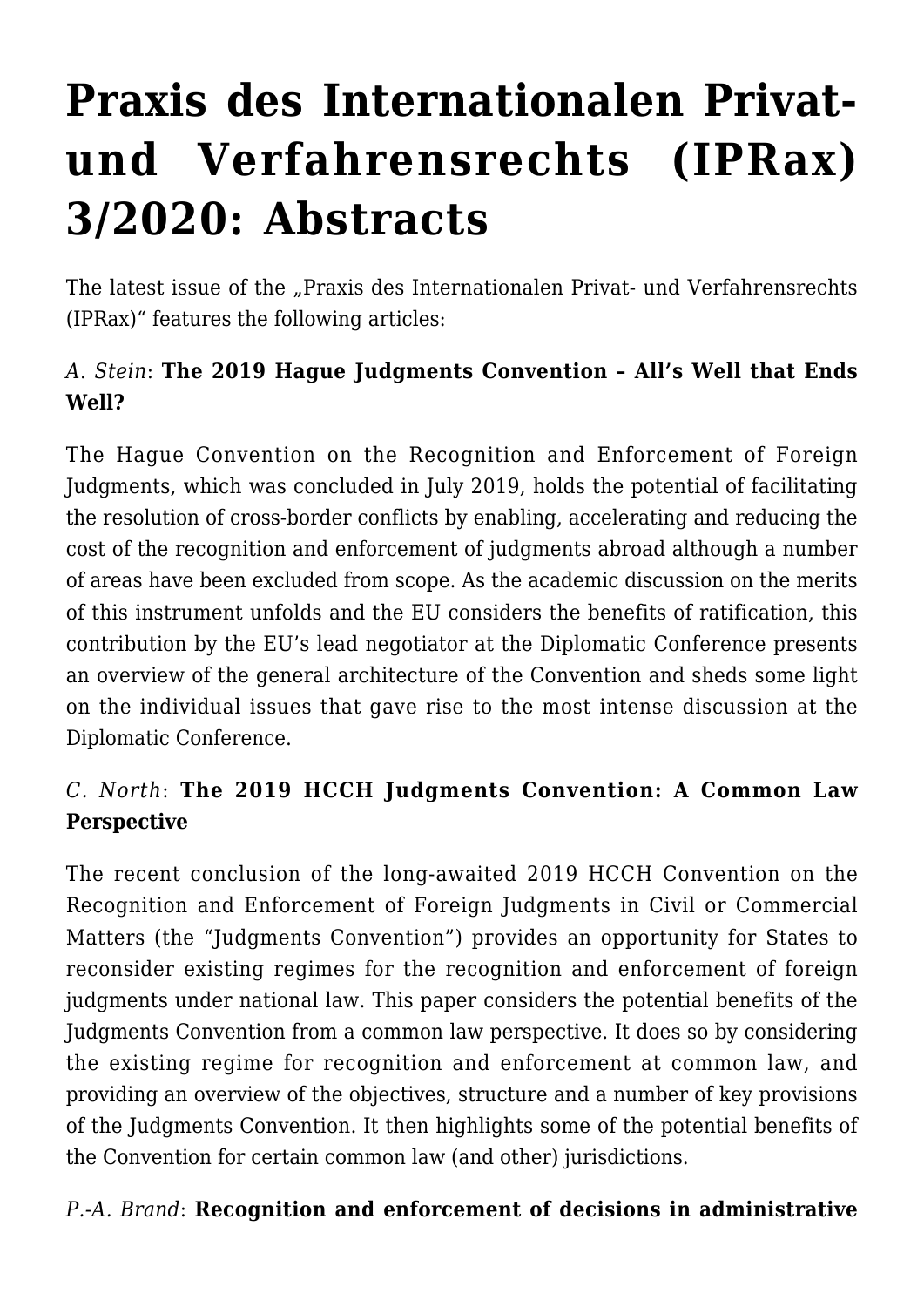#### **law matters**

Whereas for civil and commercial matters there are extensive rules of international and European civil procedural law on mutual legal assistance and in particular on the recognition and enforcement of civil court decisions, there is no similar number of regulations on legal assistance and for the international enforcement of administrative court decisions. The same applies to the recognition of foreign administrative acts. This article deals with the existing rules, in particular with regard to decisions in administrative matters, and concludes that the current system of enforcement assistance in the enforcement of administrative decisions should be adapted to the existing systems of recognition and enforcement of judgments in civil and commercial matters.

#### *B*. *Hess*: **About missing legal knowledge of German lawyers and courts**

This article addresses a decision rendered by the Landgericht Düsseldorf in which the court declined to enforce, under the Brussels Ibis Regulation, a provisional measure issued by a Greek court. Erroneously, in its decision the Landgericht held that applications for refusal of enforcement of foreign decisions (article 49 Brussels Ibis Regulation) are to be lodged with the Landgericht itself. Since the party lodged its application with the Landgericht on the last day of

the time limit, the Oberlandesgericht Düsseldorf eventually held that the application was untimely as it was not lodged with the Oberlandesgericht, instead. The Oberlandesgericht refused to restore the status quo ante because the information about the competent court had been manifestly erroneous, whereas the lawyer is expected to be familiar with articles 49 (2) and 75 lit b) of the Brussels Ibis Regulation. This article argues that jurisdiction over applications for refusal of enforcement is not easily apparent from the European and German legal provisions and that the legal literature addresses the issue inconsistently. This results in a certain degree of uncertainty as concerns jurisdiction over such applications, making it difficult to establish cases of possibly manifestly incorrect applications.

## *C.F. Nordmeier*: **Abuse of a power of attorney granted by a spouse – The exclusion of matrimonial property regimes, the place of occurrence of the damage under Brussels Ibis and the escape clause of art. 4 (3) Rome II**

The article deals with the abuse of power of attorney by spouses on the basis of a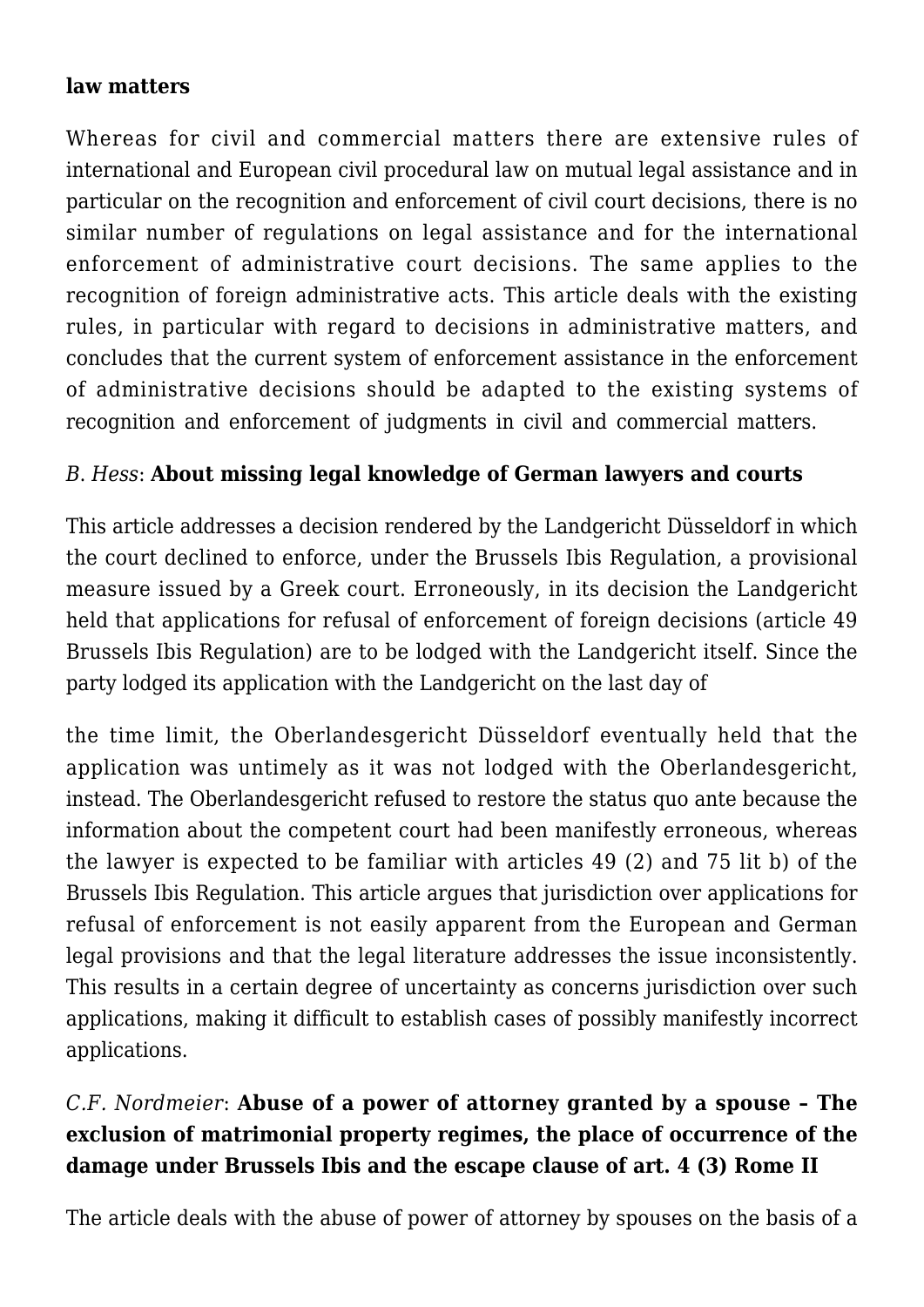decision of the Higher Regional Court of Nuremberg. The spouses were both German citizens, the last common habitual residence was in France. After the failure of the marriage, the wife had transferred money from a German bank account of the husband under abusive use of a power of attorney granted to her. The husband sues for repayment. Such an action does not fall within the scope of the exception of matrimonial property regimes under art. 1 (2) (a) Brussels Ibis Regulation. For the purpose of determining the place where the damage occurred (Art. 7 No. 2 Brussels Ibis Regulation), a distinction can be made between cases of manipulation and cases of error. In the event of manipulation, the bank account will give jurisdiction under Art. 7 No. 2 Brussels Ibis Regulation. Determining the law applicable by Art. 4 (3) (2) Rome II Regulation, consideration must be given not only to the statute of marriage effect, but also to the statute of power of attorney. Particular restraint in the application of Art. 4 (3) (2) Rome II Regulation is indicated if the legal relationship to which the non-contractual obligation is to be accessory is not determined by conflict-of-law rules unified on European Union level.

#### *P.F. Schlosser*: **Governing law provision in the main contract – valid also for the arbitration provision therein?**

Both rulings are shortsighted by extending the law, chosen by the parties for the main contract, to the arbitration provision therein. The New York Convention had good reasons for favoring, in the absence of a contractual provision specifically directed to the arbitration provision, the law governing the arbitration at the arbitrators' seat. For that law the interests of the parties are much more predominant than for their substantive agreements.

### *F. Rieländer*: **Choice-of-law clauses in pre-formulated fiduciary contracts for holding shares: Consolidation of the test of unfairness regarding choice-of-law clauses under Art. 3(1) Directive 93/13/EEC**

In its judgment, C-272/18, the European Court of Justice dealt with three conflictof-laws issues. Firstly, it held that the contractual issues arising from fiduciary relationships concerning limited partnership interests are included within the scope of the Rome I Regulation. While these contracts are not covered by the exemption set forth in Art. 1(2)(f) Rome I Regulation, the Court, unfortunately, missed an opportunity to lay down well-defined criteria for determining the types of civil law fiduciary relationships which may be considered functionally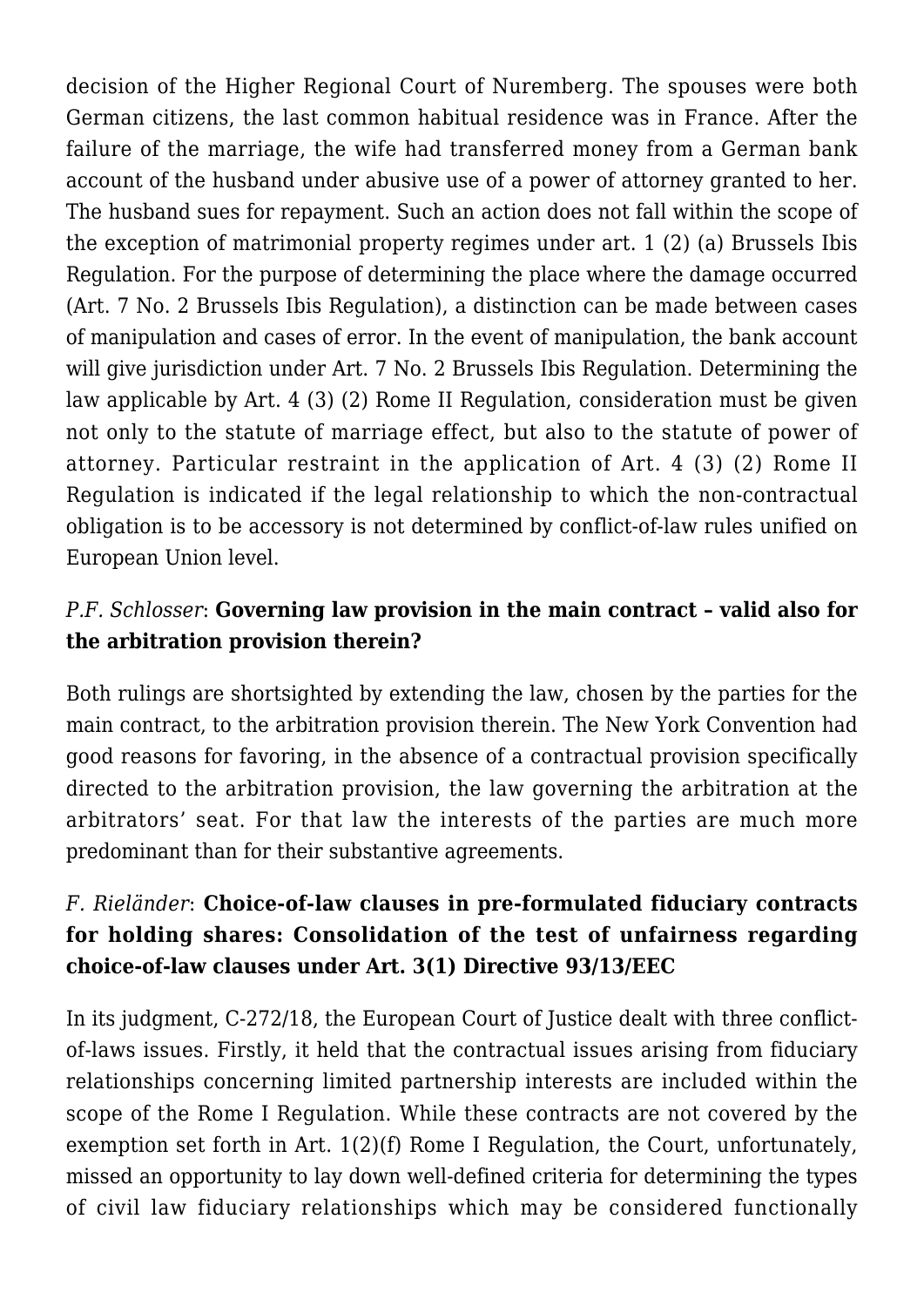equivalent to common law trusts for the purposes of Art. 1(2)(h) Rome I Regulation. Secondly, the Court established that Art. 6(4)(a) Rome I Regulation must be given a strict interpretation in light of its wording and purpose in relation to the requirement "to be supplied to the consumer exclusively in a country other than that in which he has his habitual residence". Accordingly, this exception is applicable only if the consumer needs to leave the country in which he has his habitual residence for the purpose of enjoying the benefits of the services. Thirdly, the Court re-affirmed that choice-of-law clauses in pre-formulated consumer contracts are subject to a test of unfairness under Art. 3(1) Directive 93/13/EEC. Since the material scope of this Directive is held to apply to choice-oflaw clauses, such a clause may be considered as unfair if it misleads the consumer as far as the laws applicable to the contract is concerned.

## *U. Bergquist*: **Does a European Certificate of Succession have to be valid not only at the point of application to the Land Registry, but also at the point of completion of the registration in the Land Register?**

When it comes to the evidentiary effect of European Certificates of Successions, there are different opinions on whether a certified copy of the certificate has to be valid at the time of the completion of a registration in the Land register. The Kammergericht of Berlin recently ruled that a certified copy loses its evidentiary effect in accordance with art. 69 (2) and (5) of the European Succession Regulation (No. 650/2012) after expiry of the (six-month) validity period, even if the applicant has no influence on the duration of the registration procedure. This contribution presents the different arguments and concludes – in accordance with the Kammergericht – that not the date of submission of the application but the date of completion of the registration has to be decisive for the required proof.

## *D. Looschelders*: **International and Local Jurisdiction for Claims under Prospectus Liability**

The judgment by the Austrian Supreme Court of Justice (Oberster Gerichtshof, OGH) deals with international and local jurisdiction for a claim under prospectus liability. It is mainly concerned with the determination of the place in which the harmful event occurred, as stated in Art. 5(3) of Regulation No 44/2001. Specifying the damage location can pose significant problems due to the fact that prospectus liability compensates pure economic loss. The OGH had stayed the proceedings in order to make a reference to the European Court of Justice (ECJ)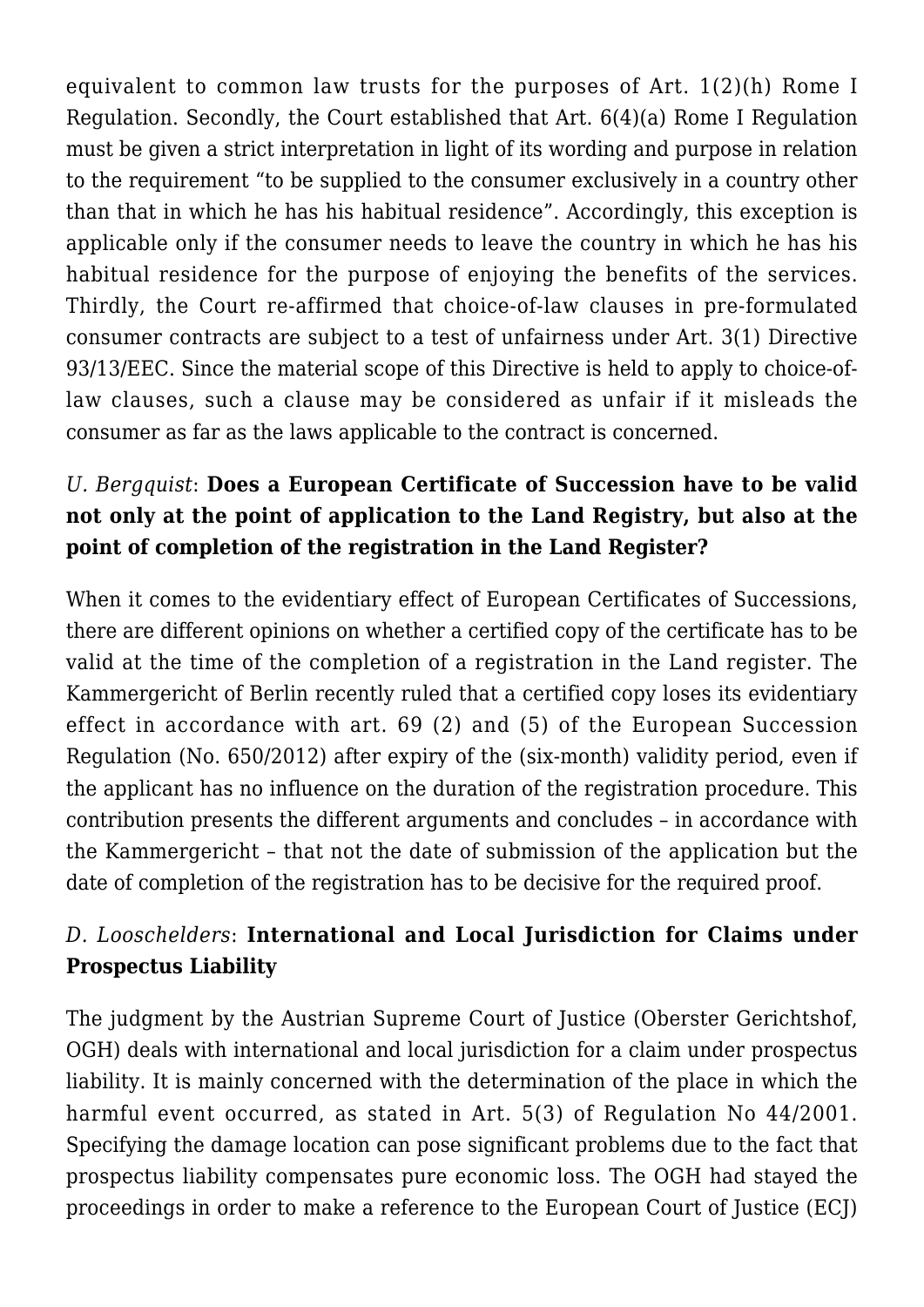for a preliminary ruling on several questions related to this issue. However, the decision by the ECJ left many details unsettled. This article identifies the criteria developed by the OGH in light of the case. The author agrees with the OGH to designate the damage location in this particular case as the injured party's place of residence. Nevertheless, he points out the difficulties of this approach in cases where not all investment and damage specific circumstances point to the investor's country of residence.

## *W*.*Voß*: **U.S.-style Judicial Assistance – Discovery of Foreign Evidence from Foreign Respondents for Use in Foreign Proceedings**

In the future, will German litigants in German court proceedings have to hand over to the opposing party evidence located on German territory based on American court orders? In general, under German law, the responsibility to gather information and to clarify the facts of the case lies with the party alleging the respective facts, while third parties can only be forced to produce documents in exceptional circumstances. However, the possibility to obtain judicial assistance under the American Rule 28 U.S.C. § 1782(a) increasingly threatens to circumvent these narrow provisions on document production in transatlantic relations. For judicial assistance under this Federal statute provides parties to foreign or international proceedings with access to pre-trial discovery under U.S. law, if the person from whom discovery is sought "resides or is found" in the American court district. Over the years, the statute has been given increasingly broad applicability – a trend that is now being continued by the recent ruling of the Second Circuit Court of Appeals discussed in this article. In this decision, the Court addressed two long-disputed issues: First, it had to decide on whether the application of 28 U.S.C. § 1782(a) is limited to a person who actually "resides or is found" in the relevant district or whether the statute could be read more broadly to include all those cases in which a court has personal jurisdiction over a person. Second, the case raised the controversial question of whether 28 U.S.C. § 1782 allows for extraterritorial discovery.

#### *M. Jänterä-Jareborg*: **Sweden: Non-recognition of child marriages concluded abroad**

Combatting child marriages has been on the Swedish legislative agenda since the early 2000s. Sweden's previously liberal rules on the recognition of foreign marriages have been revisited in law amendments carried out in 2004, 2014 and